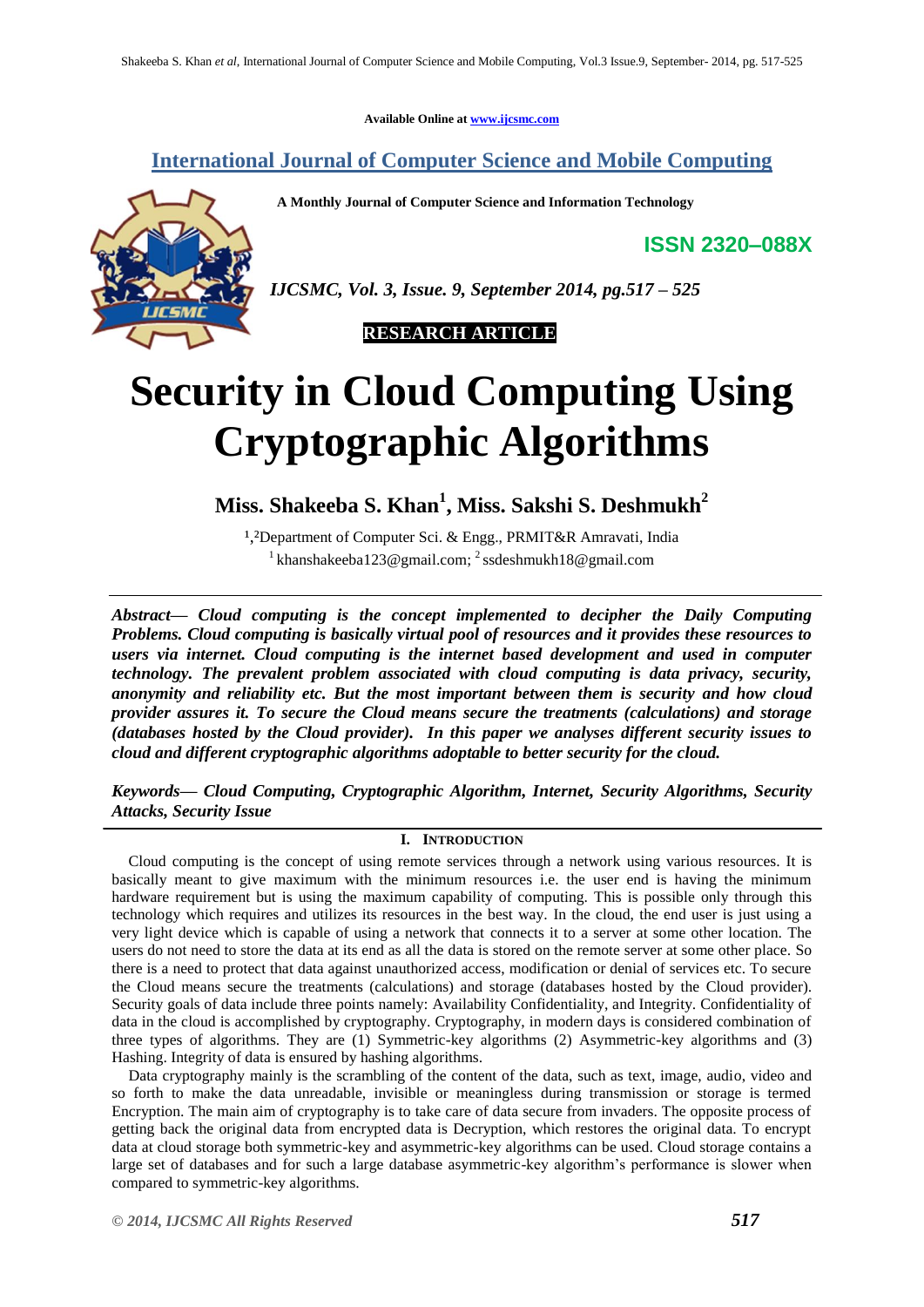## **II. TYPES OF CLOUDS**

There are basically four types of clouds, which are described below

#### *A. Public Cloud*

This is the one of the cloud in which cloud services are being available to users via a service provider over the Internet. It provides a control mechanism for them. The services may be free or offered on a pay-perusage model.

## *B. Private Cloud*

This provides many of the benefits of public, but the main difference among two is that the data is managed properly within the organization only, without the limits of network bandwidth.

## *C. Community Cloud*

This type of cloud is basically managed by group of originations that have a common objective to achieve. The members share access to the data in the cloud.

## *D. Hybrid Cloud*

This is the combination of public as well as private cloud. It can also be defined as multiple cloud systems that are connected in a way that allows programs and data to be moved easily from one system to another.

# **III.CHARACTERISTICS OF CLOUD COMPUTING**

There are several characteristics of cloud computing, which are described below

## *A. Virtualization*

Through Cloud computing, user is able to get service anywhere through any kind of terminal. User can attain or share it safely anytime.

#### *B. High Reliability*

Cloud uses data fault tolerant to ensure the high reliability of the service.

#### *C. Versatility*

Cloud computing can produce various applications supported by cloud, and one cloud can support different applications running it at the same time.

#### *D. On Demand Service*

Cloud is a large resource pool that a user can buy according to his/her need; cloud is just like running water, and gas that can be charged by the amount that user used.

## *E. Extremely Inexpensive*

The centered management of cloud make the enterprise needn't undertake the management cost of data center that increase very fast. The versatility can increase the utilization rate of the available resources compared with traditional system, so users can fully take advantage of low cost.

## **IV.SECURITY ISSUES TO THE CLOUD**

The security requirements of a cloud and non-cloud data center are fairly similar. The Cloud Security Alliance's initial report contains a different sort of taxonomy based on different security domains and processes that need to be followed in general cloud deployment. Some privacy and security-related issues that are believed to have long-term significance for cloud computing are

# *A. Governance*

Governance implies management and oversight by the organization over procedures, standards and policies for application development and data technology service acquirement, also because the style, implementation, testing, use, and watching of deployed or engaged services.

# *B. Compliance*

 Compliance refers to an association"s responsibility to work in agreement with established laws, specifications and standards. One with all the foremost common compliance problems facing a company is information location means storage of data or information.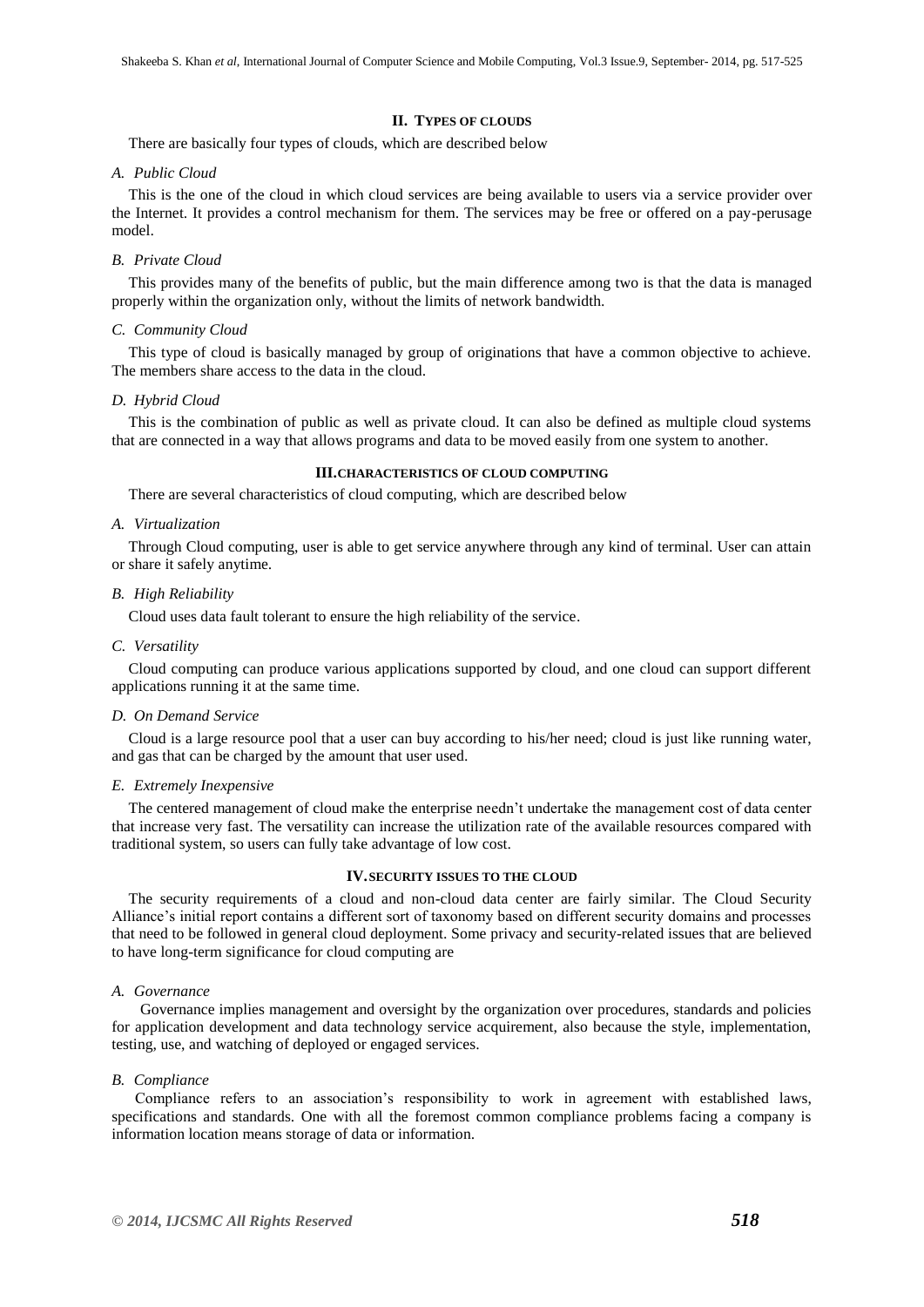#### *C. Malicious Insiders*

 This threat is well known to most organizations. "Malicious insiders" impact on the organization is considerable. Malicious insiders are the threat which has access to the data or information about the organization being a member of the organization. As cloud consumers application data is stored on cloud storage provided by cloud provider which also has the access to that data.

## *D. Account or service Hijacking*

 This threat occurs due to phishing, fraud and software vulnerabilities. In this type attacker can get access to critical areas onto the cloud from where he can take permit and steeling important information leading to compromise of the availability, integrity, and also confidentiality to the services.

## *E. Hypervisor vulnerabilities*

 The Hypervisor is the main software component of Virtualization. There known security vulnerabilities for hypervisors and solutions are still limited and often proprietary.

# *F. Insecure APIs*

 Anonymous access, reusable tokens or password, clear-text authentication or transmission of content, inflexible access controls or improper authorizations, limited monitoring, and logging capabilities etc security threats may occur to organizations if the weak set of interfaces and APIs are used.

# **V. CRYPTOGRAPHY**

Cryptography can help emergent acceptance of Cloud Computing by more security concerned companies. The first level of security where cryptography can help Cloud computing is secure storage. Cryptography is the art or science of keeping messages secure by converting the data into non readable forms. Now a day"s cryptography is considered as a combination of three algorithms. These algorithms are Symmetric-key algorithms, Asymmetric-key algorithms, and Hashing. In Cloud computing, the main problems are related to data security, backups, network traffic, file system, and security of host [2], and cryptography can resolve these issues to some extents. Consider an example, In the cloud consumer can protect its confidential data, then he has to encrypt his information before storing in the cloud storage, and it is advised not to save an encryption key on the same server where you have stored your encrypted data. This will helps us in reduction of Virtualization vulnerability. For secure communication between the host domain and the guest domain, or from hosts to management systems, encryption technologies, such as Secure HTTP (HTTPS), encrypted Virtual Private Networks (VPNs), Transport Layer Security (TLS), Secure Shell (SSH), and so on should be used. Encryption will help prevent such exploits as man-in-the-middle (MITM), spoofed attacks, and session hijacking [5].

#### *A. Symmetric Key Algorithms*

The most important type of the encryption is the symmetric key encryption. Symmetric-key algorithms are those algorithms which use the same key for both encryption and decryption. Hence the key is kept secret. Symmetric algorithms have the advantage of not consuming too much of computing power and it works with high speed in encryption [1]. Symmetric-key algorithms are divided into two types: Block cipher and Stream cipher. In block cipher input is taken as a block of plaintext of fixed size depending on the type of a symmetric encryption algorithm, key of fixed size is applied on to block of plain text and then the output block of the same size as the block of plaintext is obtained. In Case of stream cipher one bit at a time is encrypted. Some popular Symmetric-key algorithms used in cloud computing are: Data Encryption Standard (DES), Triple-DES, and Advanced Encryption Standard (AES).

*1) Data Encryption Standard (DES)*: The Data Encryption Standard (DES) is a symmetric- key block cipher published as FIPS-46 in the Federal Register in January 1977 by the National Institute of Standards and Technology (NIST). At the encryption site, DES takes a 64-bit plaintext and creates a 64-bit ciphertext, at the decryption site, it takes a 64-bit cipher text and creates a 64-bit plaintext, and same 56 bit cipher key is used for both encryption and decryption. The encryption process is made of two permutations (P-boxes), which we call initial and final permutation, and sixteen Feistel rounds. Each round uses a different 48-bit round key generated from the cipher key according to a predefined algorithm as shown in figure 1.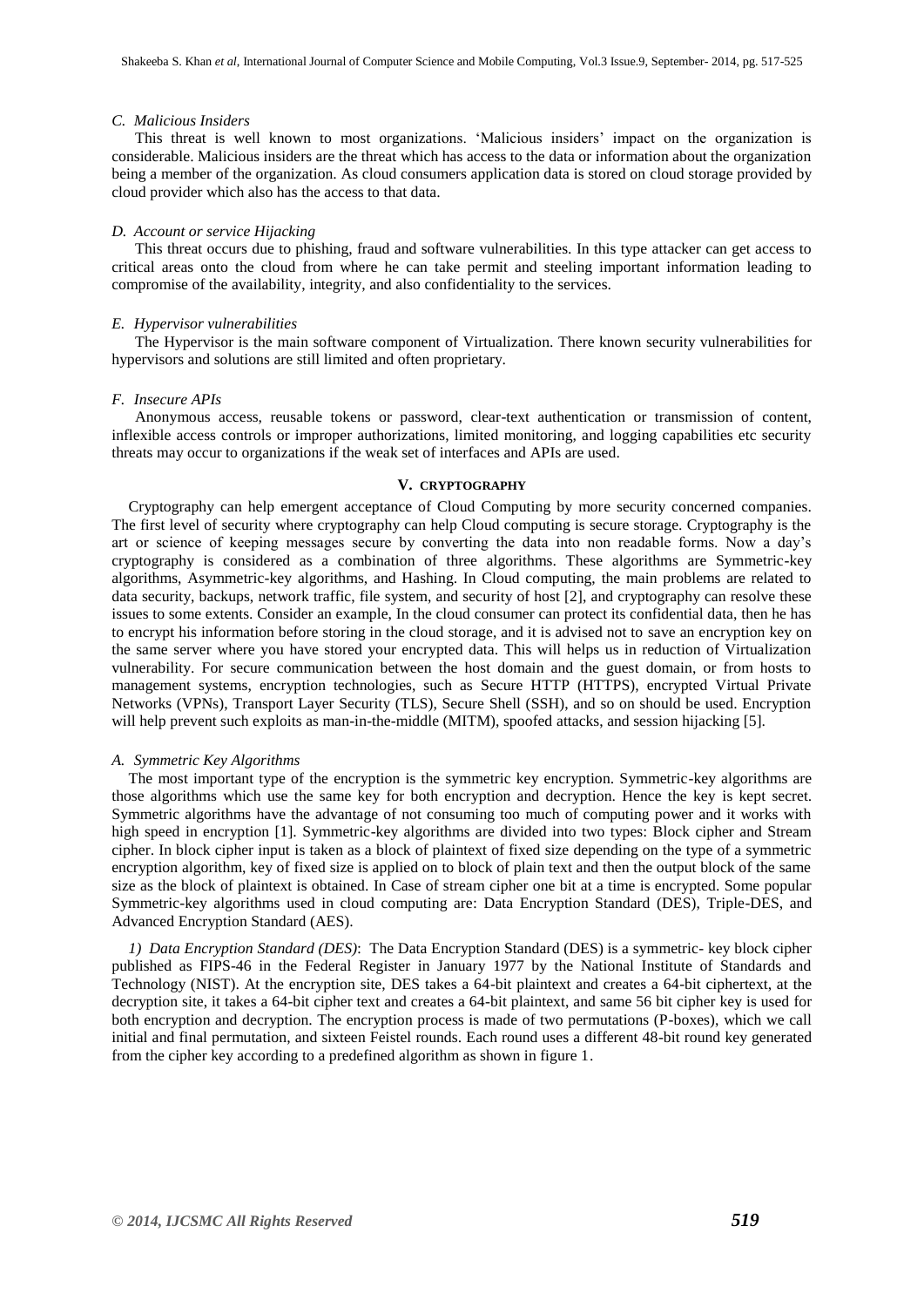

Fig. 1 Encryption with DES

The function f is made up of four sections:

- Expansion P-box
- A whitener (that adds key)
- A group of S-boxes
- A straight P-box.

*2) Advanced Encryption Standards:* Advanced Encryption Standard is a symmetric- key block cipher published as FIPS-197 in the Federal Register in December 2001 by the National Institute of Standards and Technology (NIST). AES is a non-Feistel cipher. AES encrypts data with block size of 128-bits. It uses 10, 12, or fourteen rounds. Depending on the number of rounds, the key size may be 128, 192, or 256 bits. AES operates on a 4×4 column-major order matrix of bytes, known as the state. Encryption with AES is shown in figure 2.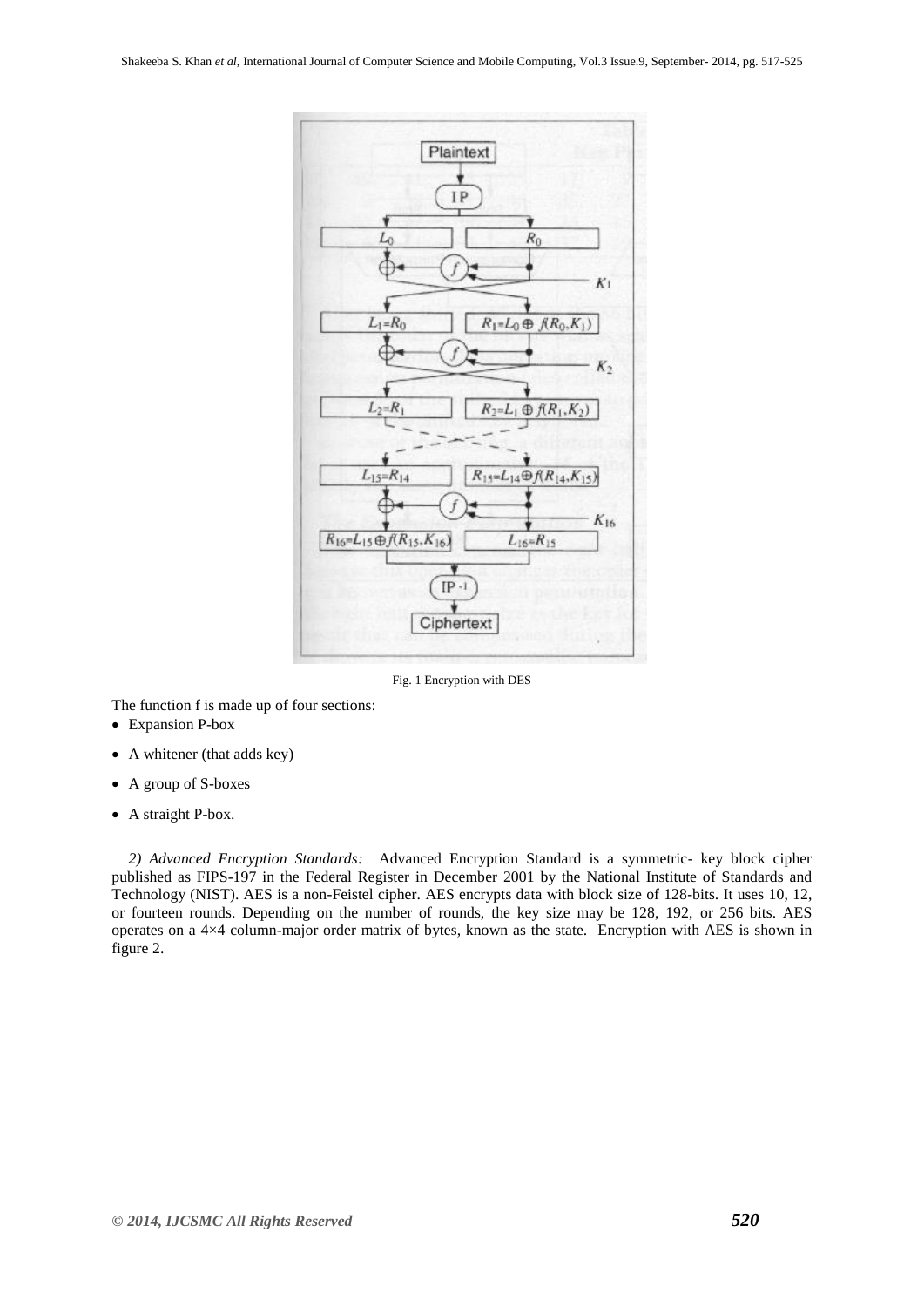

Fig. 2 Encryption with AES

*3) Triple DES:* In cryptography, Triple DES (3DES) is the common name for the Triple Data Encryption Algorithm (TDEA or Triple DEA) symmetric-key block cipher, which applies the Data Encryption Standard (DES) cipher algorithm three times to each data block. The original DES cipher's key size of 56 bits was generally sufficient when that algorithm was designed, but the availability of increasing computational power made brute-force attacks feasible. Triple DES provides a relatively simple method of increasing the key size of DES to protect against attacks, without the need to design a completely new block cipher algorithm. Many former DES users can use Triple DES (TDES) which was described and analyzed by one of DES's patentees. It involves applying DES three times with two (2TDES) or three (3TDES) different keys as shown in figure 3. TDES is quite slow but regarded as adequately secure.



Fig. 3 Encryption with Triple DES

*4) Blowfish Algorithm:* Blowfish is a symmetric-key block cipher, designed in 1993 by Bruce Schneier and included in a large number of cipher suites and encryption products. Blowfish provides a good encryption rate in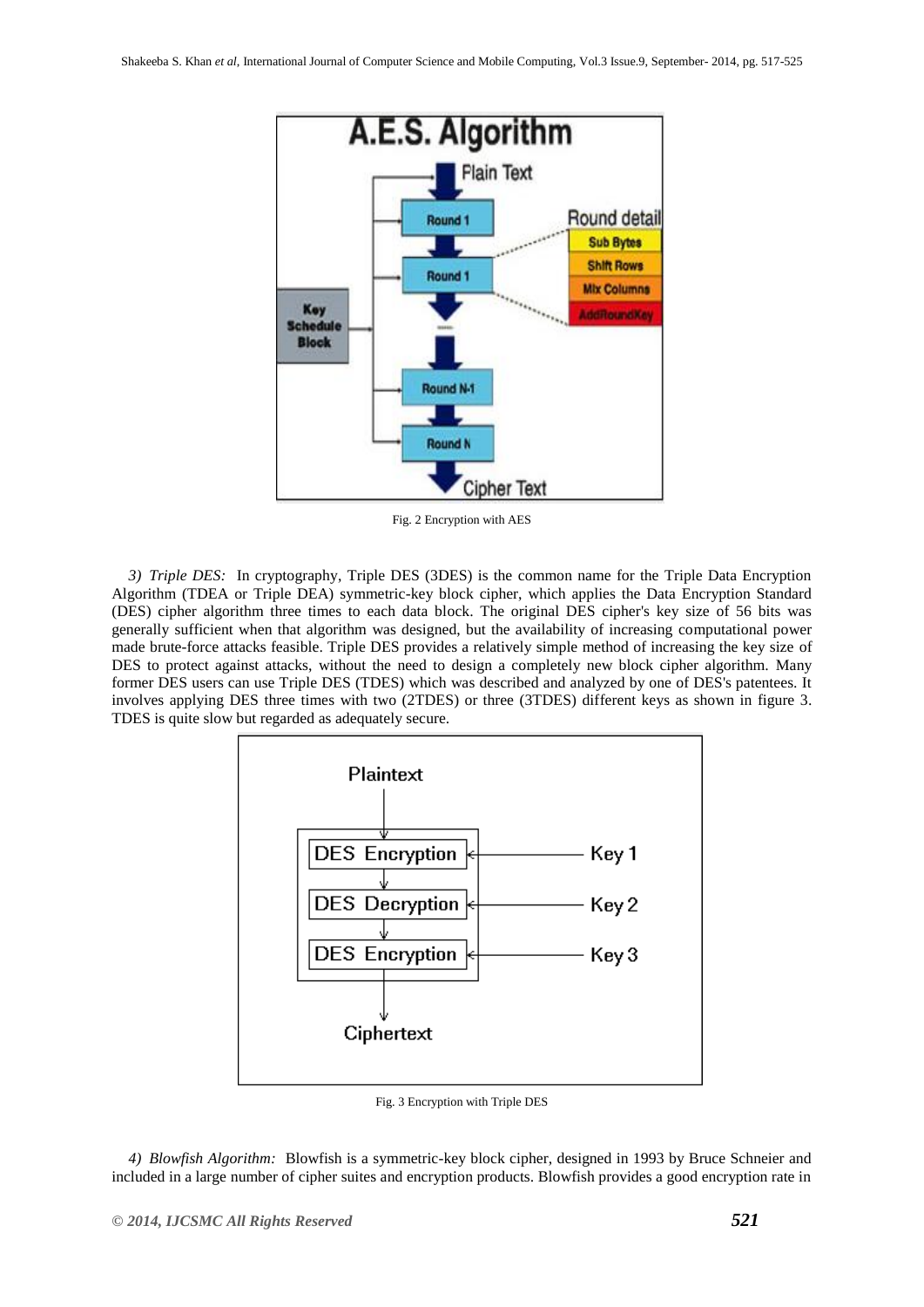software and no effective cryptanalysis of it has been found to date. It uses the same secret key to both encryption and decryption of messages. The block size for Blowfish is 64 bits; messages that aren't a multiple of 64-bits in size have to be padded. It uses a variable –length key, from 32 bits to 448 bits. It is appropriate for applications where the key is not changed frequently. It is considerably faster than most encryption algorithms when executed in 32-bit microprocessors with huge data caches. Data encryption happens via a 16-round Feistel network [12] as shown in figure 4.



Fig. 4 Encryption with Blowfish Algorithm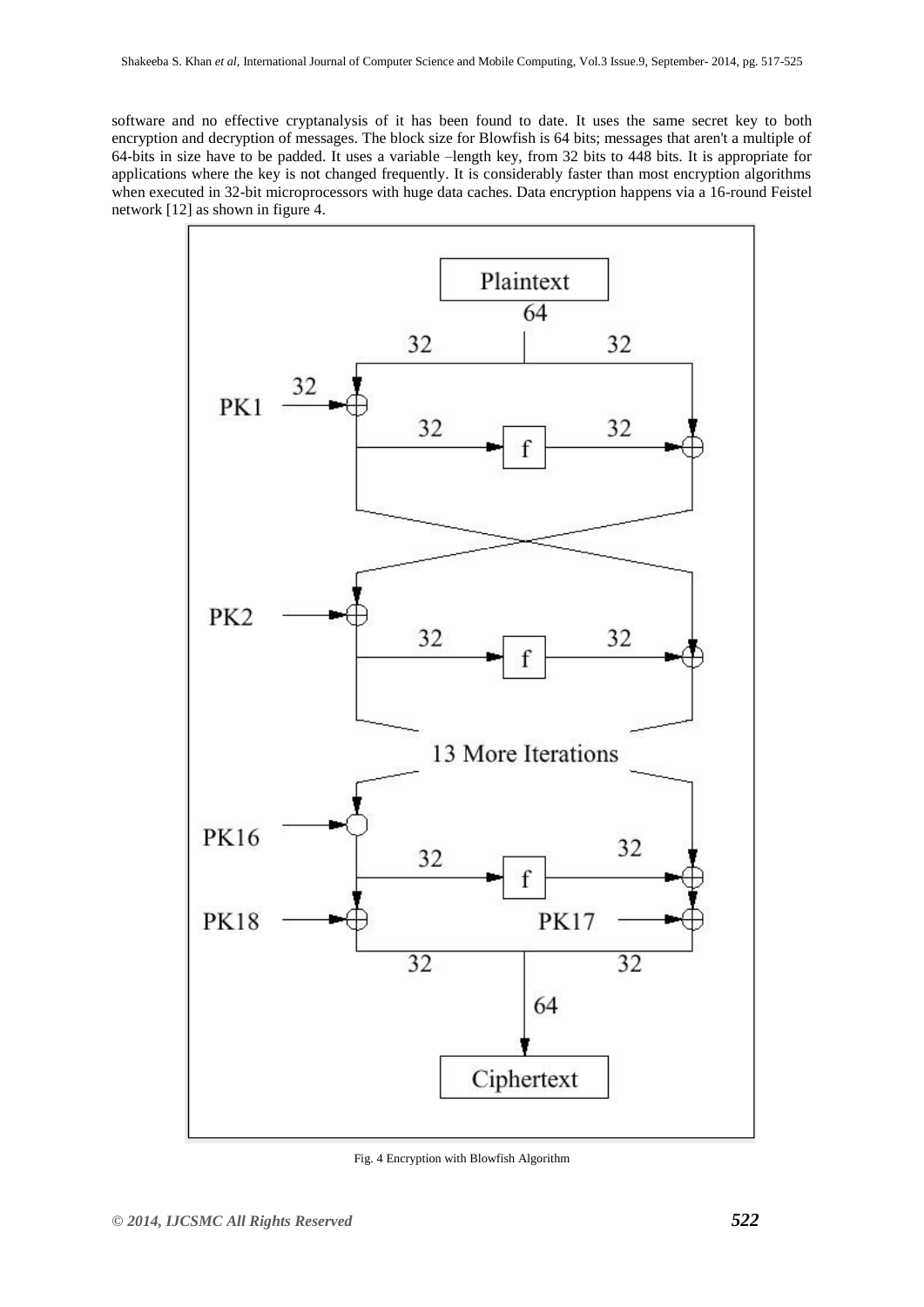# *B. Asymmetric Key Algorithm*

Asymmetric-key algorithms are those algorithms that use different keys for encryption and decryption. The two keys are: Private Key and Public Key. The Public key is used by the sender for encryption and the private key is used for decryption of data by the receiver. In cloud computing asymmetric-key algorithms are used to generate keys for encryption. The most common asymmetric-key algorithms for cloud are: RSA, IKE, Diffie-Helman Key Exchange.

*1) Homomorphic Encryption:* Homomorphic encryption is a form of encryption which allows specific types of computations to be carried out on ciphertext and generate an encrypted result which, when decrypted, matches the result of operations performed on the plaintext. This is a desirable feature in modern communication system architectures. Homomorphic encryption would allow the chaining together of different services without exposing the data to each of those services. Cloud consumer encrypts its data before sending to the Cloud provider, But, each time he has to work on that will have to decrypt that data. The consumer will require giving the private key to the server to decrypt the data before to perform the calculations required, which might influence the confidentiality of data stored in the Cloud. Homomorphic Encryption systems are needed to perform operations on encrypted data without decryption (without knowing the private key); only the consumer will have the secret key. When we decrypt the result of any operation, it is the same as if we had performed the calculation on the plaintext (or original data). The Homomorphic encryption is distinguishing, according to the operations that are performed on raw data [9].

- Additive Homomorphic encryption: additions of the raw data.
- Multiplicative Homomorphic encryption: products for raw data.

*2) RSA*: RSA cryptosystem realize the properties of the multiplicative Homomorphic encryption [9]. Ronald Rivest, Adi Shamir and Leonard Adleman have invented the RSA algorithm and named after its inventors. RSA uses modular exponential for encryption and decryption. RSA uses two exponents, a and b, where a is public and b is private. Let the plaintext is P and C is ciphertext, then at encryption.

And at decryption side

$$
C = Pa \text{ mod } n
$$

$$
P = Cb \text{ mod } n
$$

n is a very large number, created during key generation process. The process is shown in figure 5.

Key Generation Select two prime number, p, and q. Calculate  $n = pxq$ Calculate  $( (n) = (p - 1)x (q - 1)$ Select integer a;  $gcd(\emptyset(n), a) = 1$ ;  $1 < a < \emptyset(n)$ Calculate b. Public Key:  $KU = {a, n}$ Private Kev:  $KR = {b, n}$ 



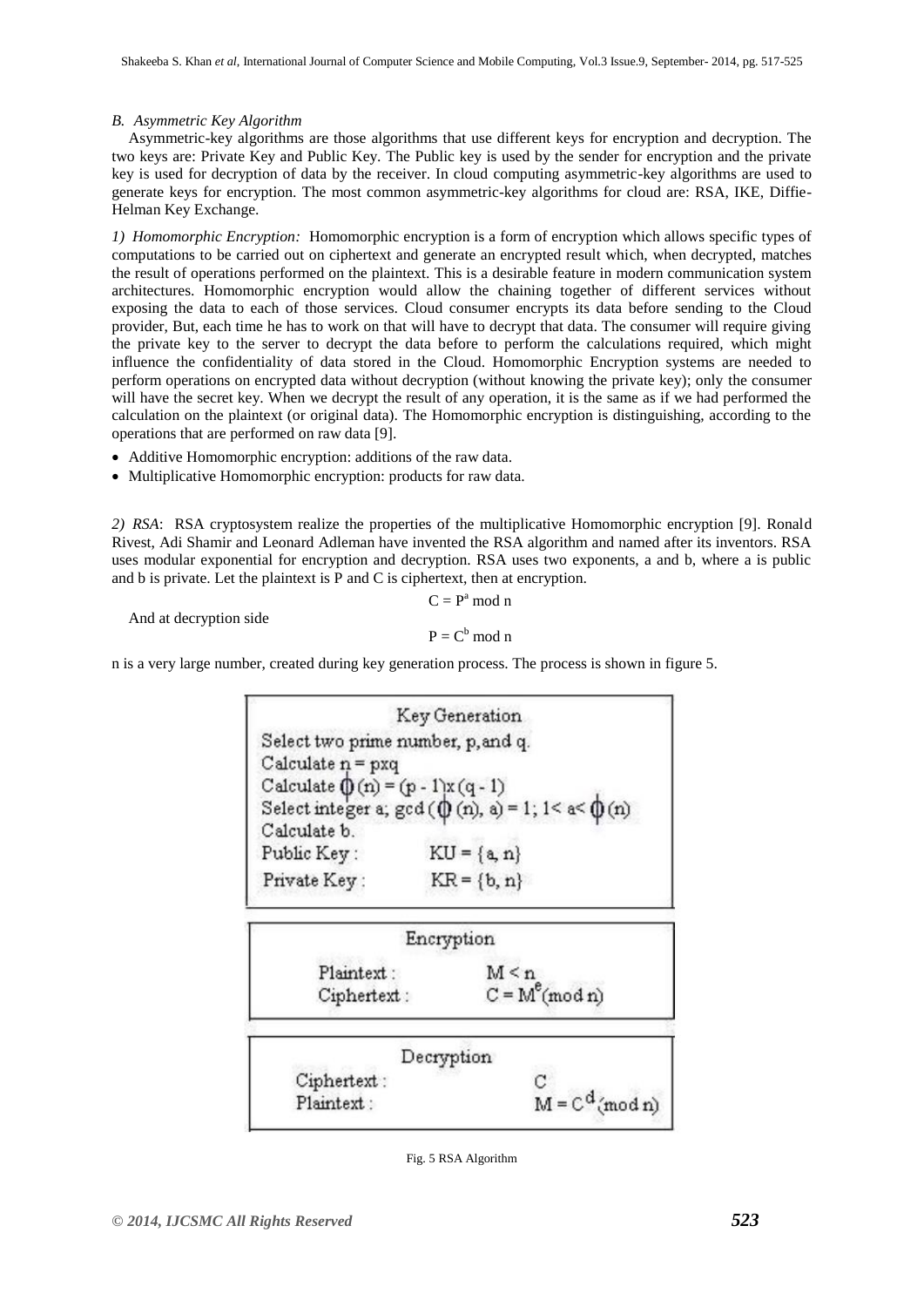*3) Diffie-Hellman Key Exchange*: In 1976, Whitfield Diffie and Martin Hellman introduced a key exchange protocol with the use of the discrete logarithm problem. In this protocol sender and receiver will set up a secret key to their symmetric key system, using an insecure channel. To set up a key Alice chooses a random integer a  $\epsilon$  [1; n] computes  $g^a$ , similarly Bob computes  $g^b$  for random b  $\epsilon$  [1; n] and sends it to Alice. The secret key is gab, which Alice computes by computing  $(g^b)^a$  and Bob by computing  $(g^a)^b$ . The important concepts on which the security of the Diffie-Hellman key exchange protocol depends are [11]:

- $\bullet$  Discrete Logarithm Problem (DLP): If from g and  $g^a$  Eve, an adversary can compute a, then he can compute  $g<sup>ab</sup>$  and the scheme is broken.
- Diffie-Hellman Problem (DHP): If from given the information g,  $g^a$  and  $g^b$  with or without solving the discrete logarithm problem, Eve can compute g<sup>ab</sup> then the protocol is broken. It is still an open problem if DHP is equivalent to DLP.
- Decision Diffie-Hellman Problem (DDH): If we are given g;  $g^a$ ;  $g^b$  and  $g^c$ , DDH is to answer the question, deterministically or probabilistically, Is  $ab = c \mod n$ ?

# **VI. CONCLUSIONS**

Cloud computing is a newly emerging thing and many of the organizations are moving toward the cloud but lacking due to security reasons. So cloud security is must which will break the hindrance the acceptance of the cloud by the organizations. There are a lot of security algorithms which may be implemented to the cloud.

DES, Triple-DES, AES, and Blowfish etc are some symmetric algorithm. DES and AES are mostly used symmetric algorithms. DES is quite simple to implement then AES. RSA and Diffie-Hellman Key Exchange are the asymmetric algorithms.

These security algorithms are currently used in a cloud computing environment. Apart from this there are still too many areas which require further enhancements like more efficient algorithms can be developed which can increase the security level in the environment.

#### **REFERENCES**

- [1] AL.Jeeva, Dr.V.Palanisamy And K.Kanagaram "Comparative Analysis Of Performance Efficiency And Security Measures Of Some Encryption Algorithms" International Journal Of Engineering Research And Applications (IJERA) ISSN: 2248-9622 Vol. 2, Issue 3, May-Jun 2012, Pp.3033-3037.
- [2] Neha Jain and Gurpreet Kaur "Implementing DES Algorithm in Cloud for Data Security" VSRD International Journal of CS & IT Vol. 2 Issue 4, 2012, pp. 316-321.
- [3] Simarjeet Kaur "Cryptography and Encryption In Cloud Computing", VSRD International Journal of CS & IT Vol. 2 Issue 3, 2012, pp. 242-249.
- [4] Nelson Gonzalez, Charles Miers, Fernando Redigolo, Marcos Simplicio, Tereza Carvalho, Mats Naslund and Makan Pourzandi "A quantitative analysis of current security concerns and solutions for cloud computing",Springer Journal of Cloud Computing: Advances, Systems and Applications 2012.
- [5] Ronald L. Krutz and Russell Dean Vines, Cloud Security: A Comprehensive Guide to Secure Cloud Computing Wiley Publishing, Inc. Indianapolis, Indiana 2010.
- [6] Behrouz A. Forouzan, Cryptography and Network Security, McGraw-Hill Companies, Inc., New York, Special Indian Edition 2007.
- [7] Wayne Jansen and Timothy Grance "Guidelines on Security and Privacy in Public Cloud Computing", National Institute of Standards and Technology, Special Publication 800-144, December 2011, 80 pages
- [8] Akhil Behl "Emerging Security Challenges in Cloud Computing ", IEEE World Congress on Information and Communication Technologies, 2011 pp.217-222.
- [9] Maha TEBAA, Saïd EL HAJJI, Abdellatif EL GHAZI "Homomorphic Encryption Applied to the Cloud Computing Security", World Congress on Engineering Volume I, July 4 - 6, 2012, London, U.K. ISBN: 978-988-19251-3-8, ISSN: 2078-0958 (Print); ISSN: 2078-0966 (Online).
- [10] Cloud Security Alliance "Security Guidance for critical Areas of Focus in cloud computing V3.0", 2011, 177 pages.
- [11] Ayan Mahalanobis "Diffie-Hellman Key Exchange Protocol,Its Generalization and Nilpotent Groups.", August 2005, 40 pages.
- [12] G. Devi , M. Pramod Kumar "Cloud Computing: A CRM Service Based on a Separate Encryption and Decryption using Blowfish algorithm" International Journal Of Computer Trends And Technology Volume 3 Issue 4, ISSN: 2231-2803,2012, pp. 592-596.
- [13] Mandeep Kaur and Manish Mahajan "Implementing Various Encryption Algorithms To Enhance The Data Security Of Cloud In Cloud Computing" VSRD International Journal of Computer Science & Information Technology, Vol. 2 N o. ISSN No. 2231-2471 (Online) , 2319-2224 (Print), 10 October 2012, pp.831-835.